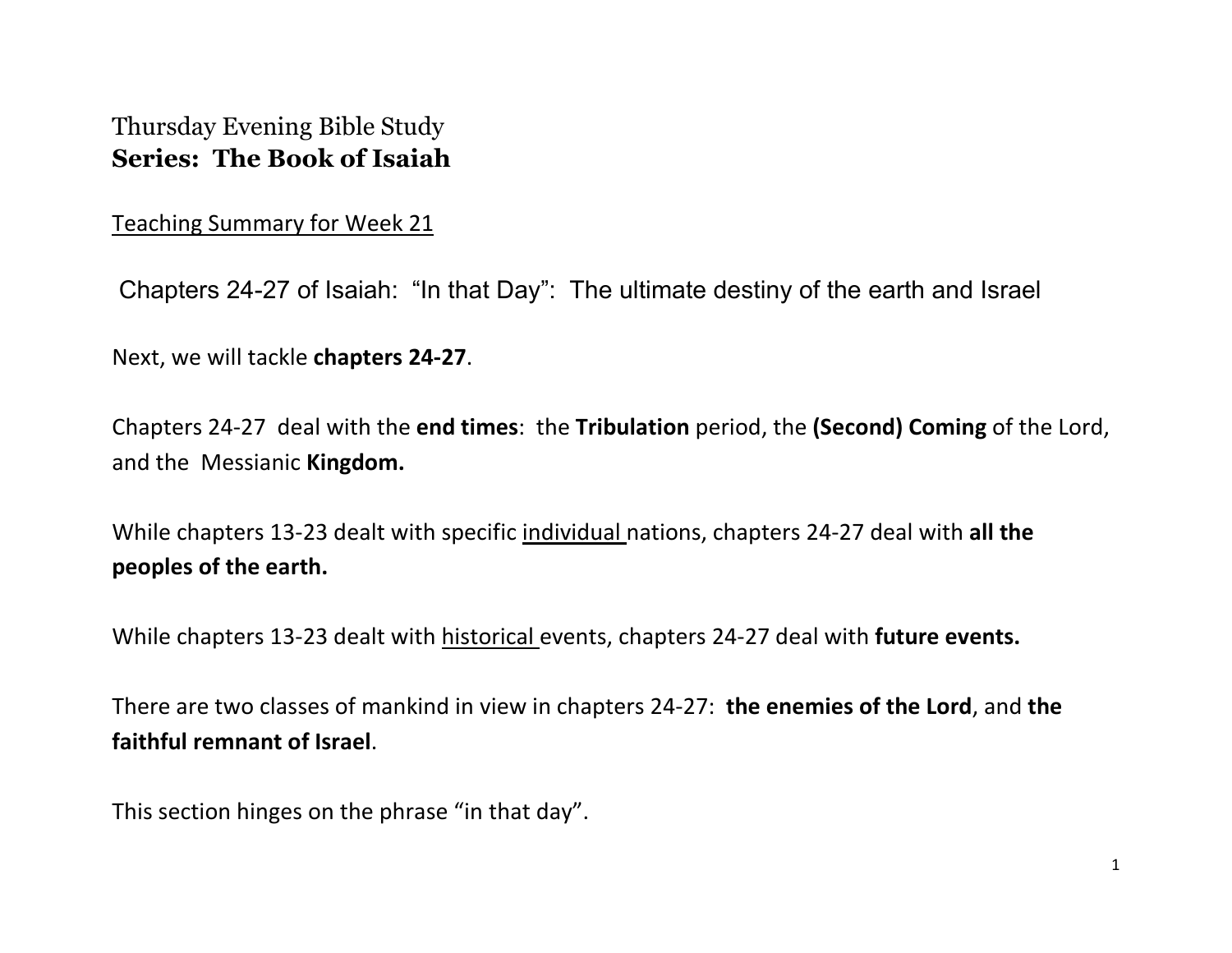That day refers to the Day of the Lord – in particular, the Second Coming of the Lord.

The Day of the Lord is a time of judgment for the Lord's enemies, and redemption for the Lord's people.

Let's check out the seven appearances of the phrase "in that day" in these four chapters.

**Isaiah 24:21-23 Isaiah 25:9 Isaiah 26:1 Isaiah 27:1 Isaiah 27:2 Isaiah 27:12 Isaiah 27:13**

What do we find in these passages? What ties them together?

There is a definite progression from chapter 24 through chapter 27.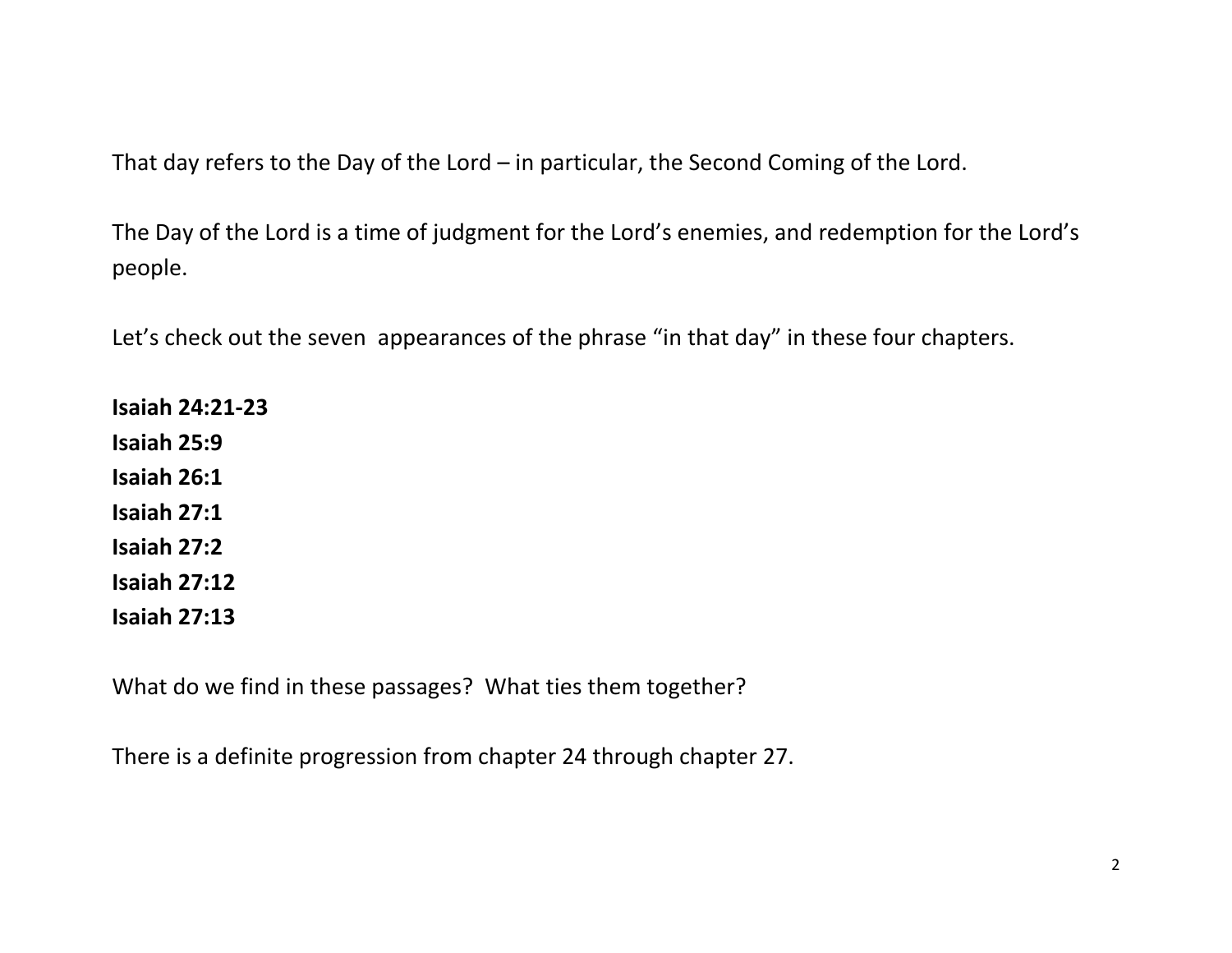The passage starts with the destruction of the earth and its inhabitants in the Tribulation Period (chapter 24), and moves from there to the restoration and redemption of the Lord's people in the Messianic Kingdom (chapters 25-27).

Let's **read chapter 24** now together.

Chapter 24 is graphic and disturbing. It presents the destruction of the earth and its inhabitants (verses 1-20), followed by the arrival of the Lord "in that day" (versus 21-23). On that day, He will punish His enemies and rule on Mount Zion.

Notice the number of times that the "earth" is mentioned in this chapter (at least 18).

Notice how even in this most terrible chapter we have several joyful verses when the camera switches to the remnant of the Lord's faithful people (verses 13-16a).

But then right back into the terror and complete destruction (verses 16b-20).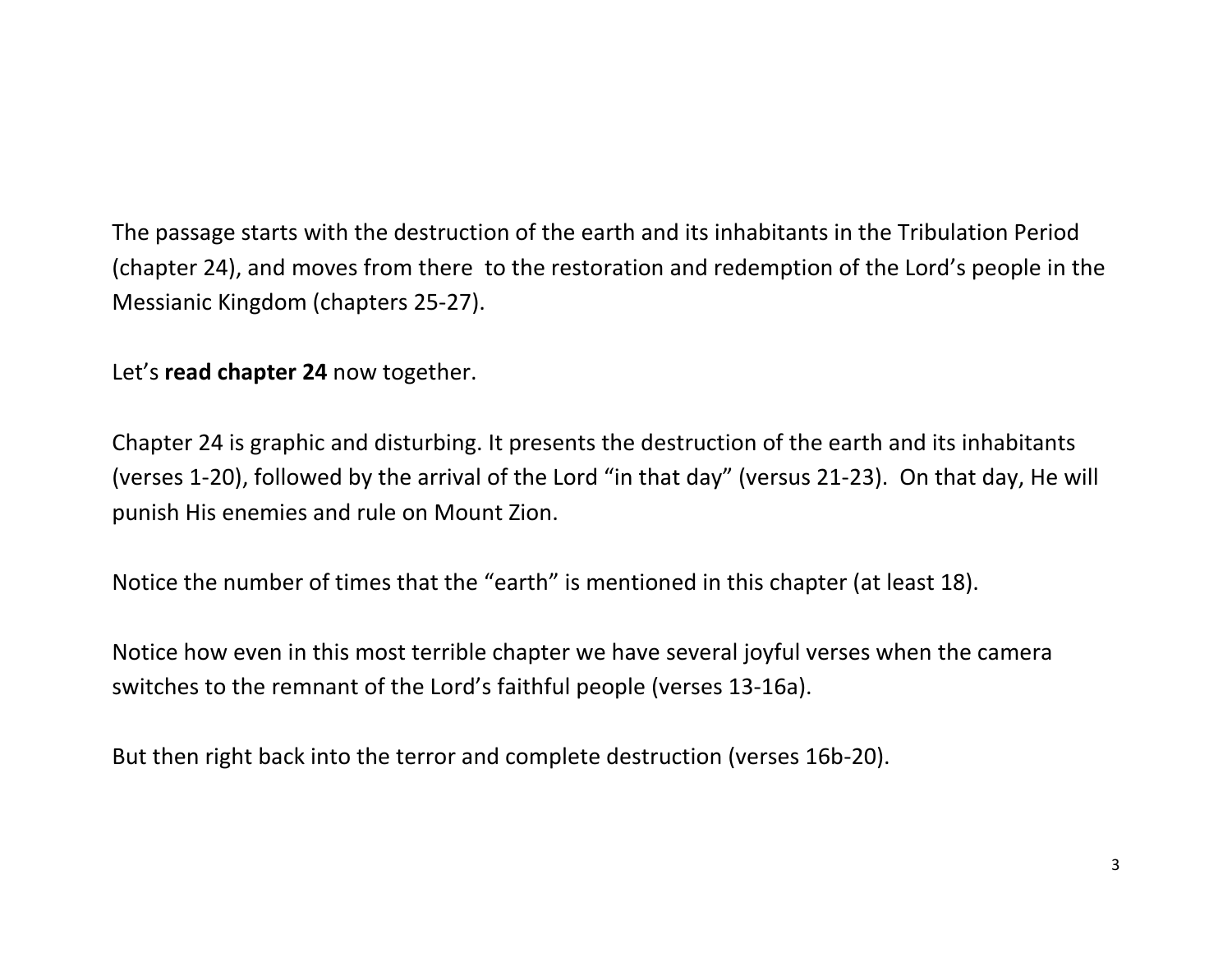One key verse in chapter 24 is verse 6:

*Isa 24:6*

*6 Therefore, a curse devours the earth, and those who live in it are held guilty. Therefore, the inhabitants of the earth are burned, and few men are left.* 

**NASU** 

It's important to note that the destruction of the earth in chapter 24 is not the same as the annihilation of the earth at the end of the Millennial Reign (Revelation 21:1 and 2 Peter 3:10-13). In chapter 24, the earth is laid waste during the Tribulation period, but remains.

The material in Isaiah chapter 24 has much in common with Matthew 24 and the book of Revelation chapters 6-19.

This is not surprising since these chapters also deal with the same Tribulation Period.

Let's read –

**Matthew 24:21-22, 29-40. Revelation 6:12-17; 18:22; 19:4, 15.**